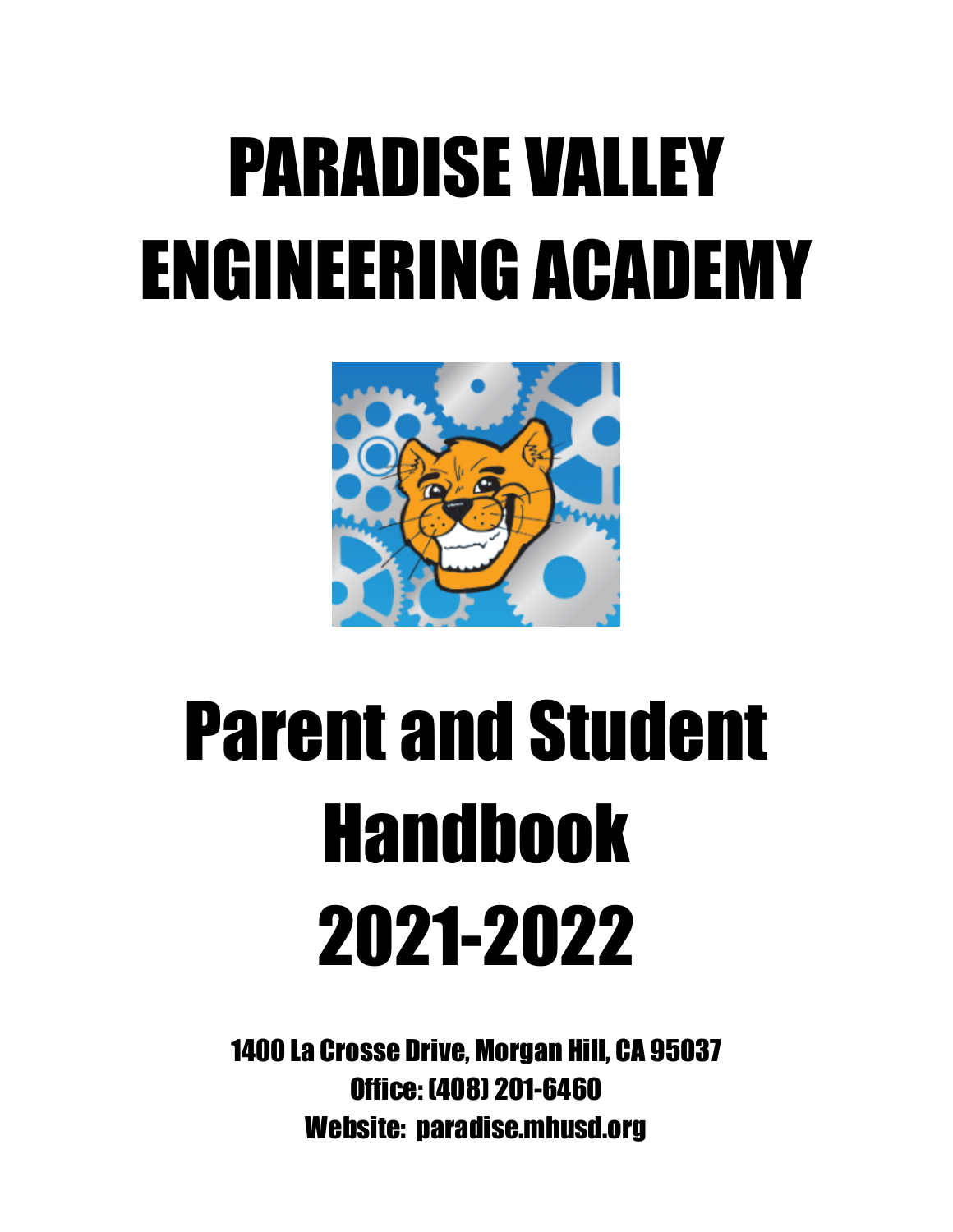| <b>TABLE OF CONTENTS</b>                                                                                                                                                                                                                                     | $1 - 2$        |                                                   |
|--------------------------------------------------------------------------------------------------------------------------------------------------------------------------------------------------------------------------------------------------------------|----------------|---------------------------------------------------|
| Paradise Valley Engineering Academy Vision/Mission                                                                                                                                                                                                           | 3              |                                                   |
| <b>STUDENT ACTIVITIES</b><br><b>Student Government</b><br><b>School Spirit</b><br><b>School Parties</b>                                                                                                                                                      | 4              | 4<br>4<br>4                                       |
| <b>STUDENT RECOGNITION</b><br>Positive Behavior Interventions and Support (PBIS)<br><b>Perfect Attendance</b><br><b>Student Achievement</b>                                                                                                                  | 4<br>5         | 4<br>5                                            |
| <b>PARENT INVOLVEMENT</b><br>Home and School Club Association, Inc.<br>School Site Council/English Language Advisory Committee<br>Parent/Teacher Conferences<br><b>Volunteers in the Classroom</b><br><b>Classroom Visitations</b>                           | 5<br>5<br>5    | 5<br>6<br>6                                       |
| <b>GENERAL INFORMATION</b><br><b>Traffic Control</b><br><b>Student Discipline</b><br>Attendance/Absences<br><b>Unexcused Absences</b><br><b>Family Trips/Independent Study Contracts</b><br><b>Students on Grounds</b><br><b>Tardies</b><br><b>Illnesses</b> | 6              | 6<br>6<br>6<br>7<br>7<br>7<br>$\overline{7}$<br>7 |
| <b>Release of Students</b><br><b>Student Safety Patrol</b><br><b>Moving Procedures</b><br><b>Medications</b><br><b>Telephone Calls</b><br>Lost and Found                                                                                                     | 8<br>8         | 8<br>8<br>9<br>9                                  |
| <b>PVEA Library</b><br><b>Library Conduct</b><br>Library "Birthday Book Club" Program<br><b>Homework Policy</b><br><b>Dress Code</b>                                                                                                                         | 9<br>10        | 9<br>10<br>10                                     |
| <b>Report Cards</b><br><b>Special Education</b><br>Non-Discrimination                                                                                                                                                                                        | 10<br>10<br>11 |                                                   |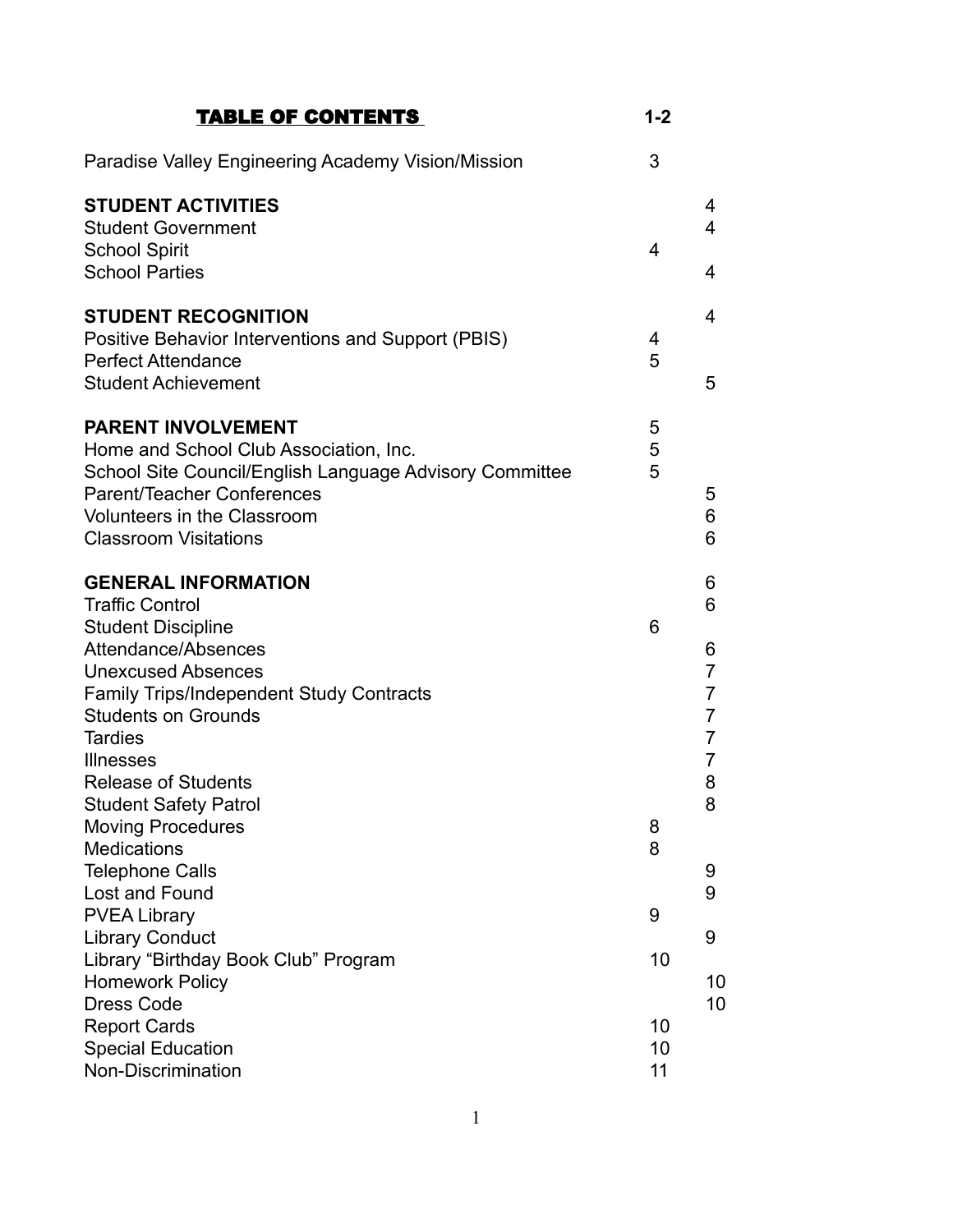## TABLE OF CONTENTS (CONT.)

| <b>PUPIL SERVICES</b><br>Resource Specialist Program (RSP)<br>Special Day Class (SDC)<br>Speech-Language Therapist | 11<br>11 | 11<br>11          |
|--------------------------------------------------------------------------------------------------------------------|----------|-------------------|
| <b>School Psychologist</b>                                                                                         | 11       |                   |
| English Language Development (ELD)                                                                                 | 11       |                   |
| <b>Health Services</b>                                                                                             |          | 11                |
| <b>STUDENT CODE OF CONDUCT</b>                                                                                     | 12       |                   |
| <b>Standards of Behavior</b>                                                                                       |          | $12 \overline{ }$ |
| Use of electronic devices on school grounds (cell Phones)                                                          | 13       |                   |
| <b>Playground Rules</b>                                                                                            |          | 13                |
| District's Anti-Harassment Policy                                                                                  | 13       |                   |
| Cafeteria Rules                                                                                                    |          | 14                |
| Lunches from Home                                                                                                  |          | 15                |
| Bicycle, Skateboard, and Scooter Rules                                                                             | 15       |                   |
| <b>Bus Rules</b>                                                                                                   |          | 15                |
| <b>Aeries Portals</b>                                                                                              |          | 16                |
| <b>Mobile Device</b>                                                                                               |          | 16                |
| Username & Password                                                                                                |          | 16                |
| Glossary of Terms                                                                                                  | 17       |                   |
| Parent/Student Signature Tear out Form                                                                             | 18       |                   |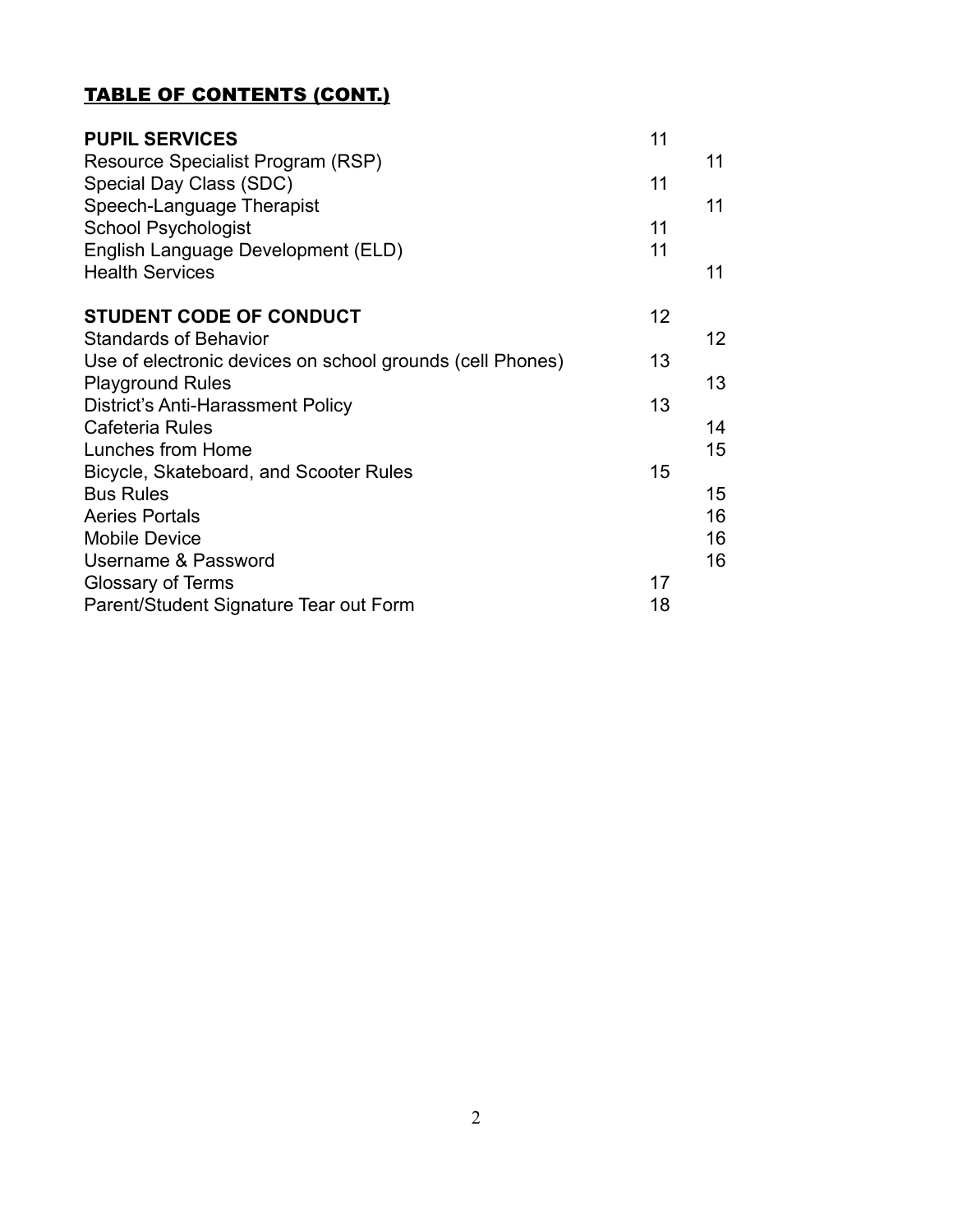## PARADISE VALLEY ENGINEERING ACADEMY's VISION/MISSION

#### **VISION:**

Paradise Valley Engineering Academy will be devoted to developing passionate problem solvers by revolutionizing the way we educate our students. Utilizing the Engineering Design Process, students will construct their own learning with a growth mindset to take on future opportunities.

## **MISSION:**

Our mission is to inspire passion in our students to be:

**T**enacious learners who apply the

**E**ngineering Design Process to achieve

**A**cademic success and be

**M**otivated students who make a positive impact at home, at school, and in the community.

#### **SCHOOL PLEDGE:**

"I pledge to show respect, make good decisions, and solve problems at home, at school, and in my community each day."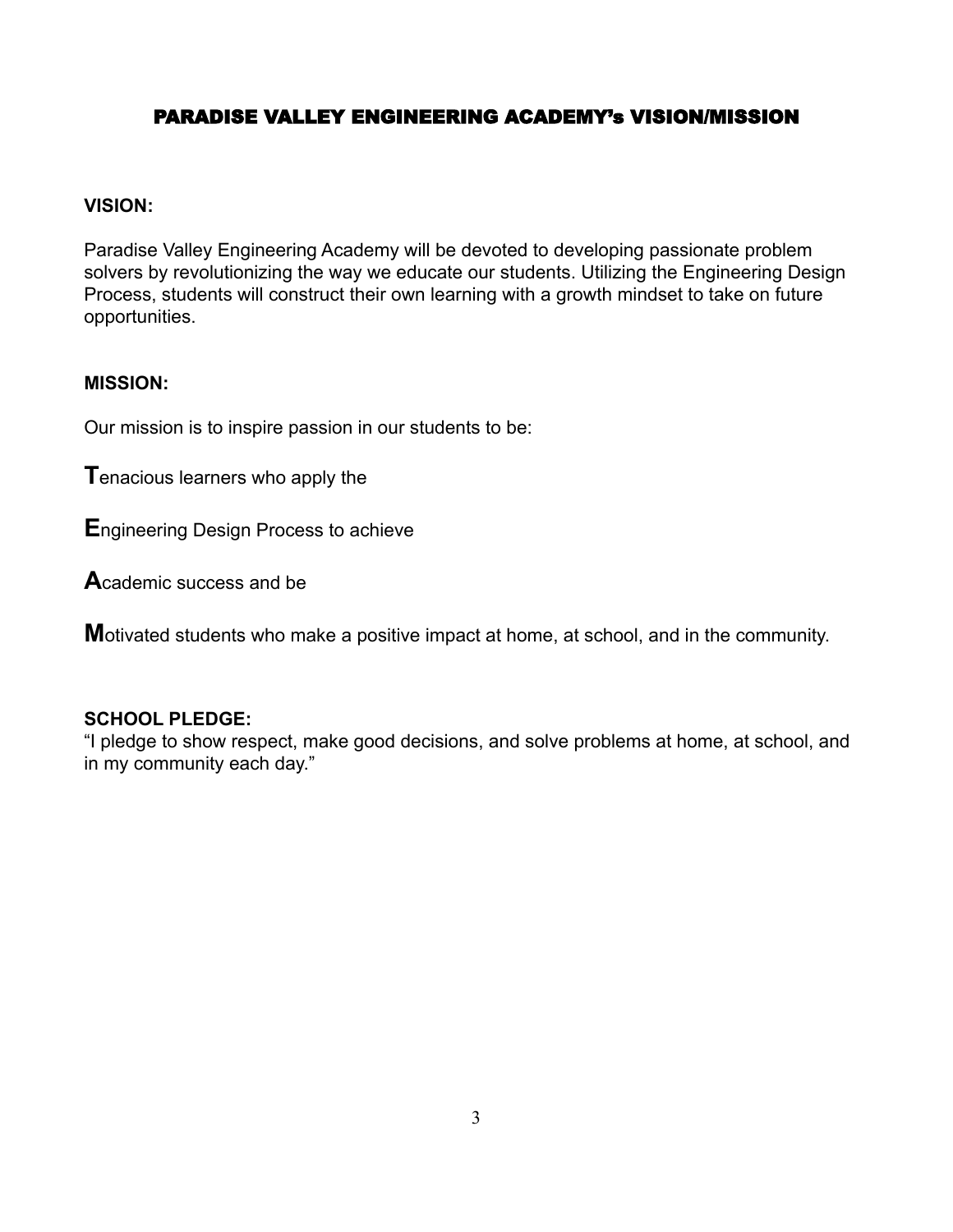## STUDENT ACTIVITIES

## **Student Leadership**

Students in grades fourth and fifth are invited to participate in various leadership activities. Those roles include but are not limited to Principal's Advisory, Spirit events, HSA input, and ELAC and SSC representatives.

## **School Spirit**

Paradise Valley School colors are royal blue and gold. The school mascot is the Panther. T-shirts, sweatshirts, and hats are available for purchase through the Home & School Association. We encourage students to wear school spirit wear or school colors on Fridays.

## **School Parties**

There are occasional parties in the classrooms. These vary from teacher to teacher. Nutritional refreshments are encouraged. Only **store bought** treats are allowed due to various allergy restrictions with students. Please do not bring items that contain any nuts or traces of nuts. Birthday treats may only be brought to school with teacher permission. Please bring the treats to the school front office, not to the classroom. **No balloons, pinatas or flowers are allowed at school.**

## STUDENT RECOGNITION

## **Positive Behavior Intervention Support Program (PBIS)**

Our Positive Behavior Interventions & Support program (PBIS) emphasizes consistent school-wide behavior expectations, personal responsibility, positive reinforcements, and problem solving in order to create a positive school culture. School wide expectations are tied to our school pledge. Having a few simple, positively stated expectations facilitates a positive and consistent school-wide culture. It is also important for staff because instruction focusing on a few simple rules will improve teaching and consistency across staff through the use of common language.

• Acknowledgement Systems

## 1. **Panther Pride Tickets**

Staff members look for students following the school expectations and will give Panther Pride tickets to students that demonstrate the said expectations. Routinely around the  $1<sup>st</sup>$  and  $15<sup>th</sup>$  of every month, students may use their tickets to buy something at the Panther's Den (aka, Student Store, which is conducted by the Home & School Club).

2. **Assemblies**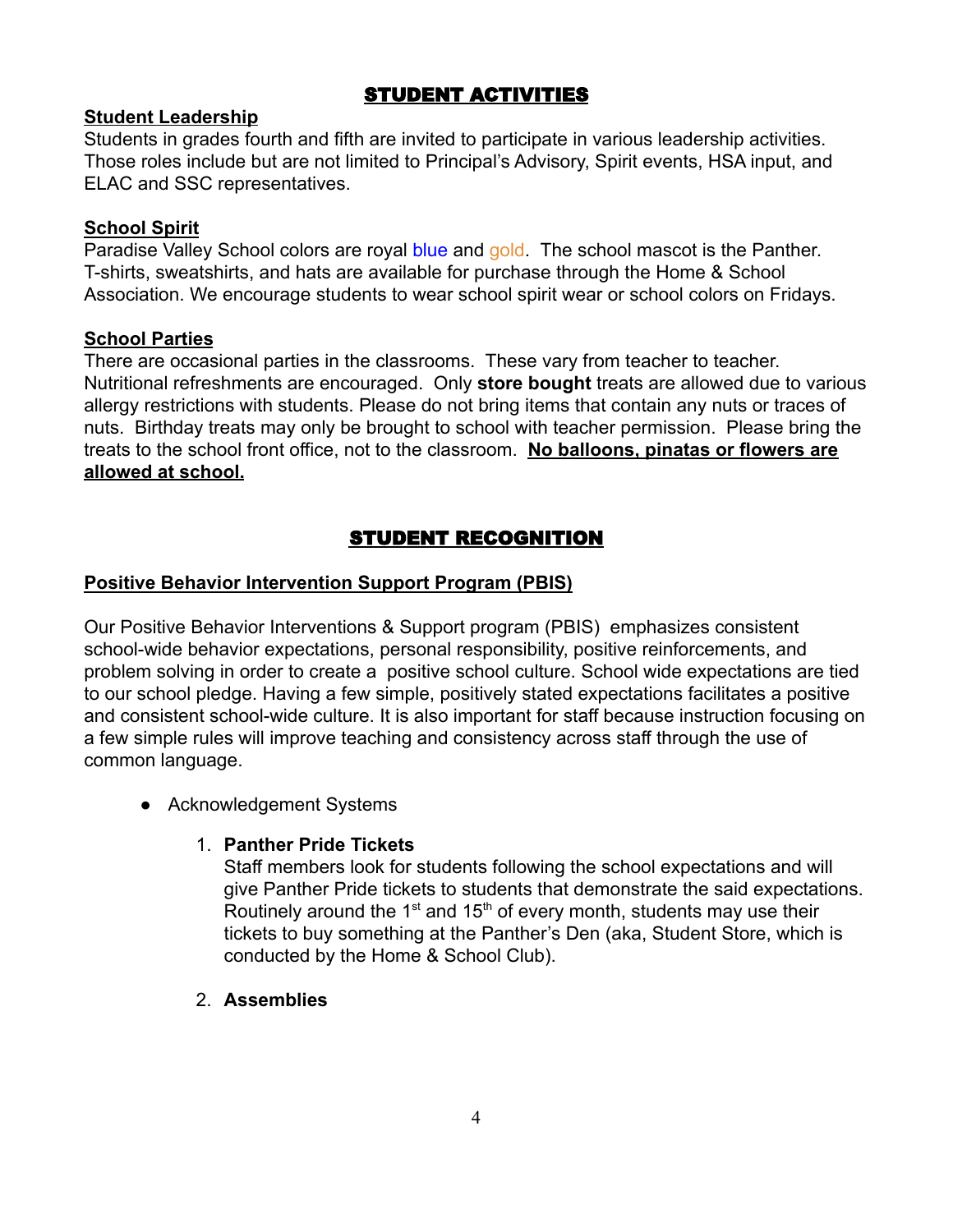## **Student Achievement**

There is an award assembly at the end of the school year for grades 4-5. Students may receive one of the following awards:

**-Principal's Award** – This shall be presented only to students achieving a Straight A average with no B's or C's.

**-Honor Roll** - This recognition is for students with an overall average of 3.0 or above, with A's and B's only, no C's or D's.

**-Bug Roll Certificate** – Presented to any student who is not on Honor Roll but has brought up a grade without letting the other grades drop.

-**Top Cat Award** – Shall be presented to two students that are deserving of special recognition.

## PARENT INVOLVEMENT

## **Home and School Club**

All Paradise Valley parents are members of the Home and School Club Association. The HSA holds announced meetings throughout the year, usually on the last Thursday of every month. Elections of officers are held in the Spring with introduction of officers held in the Fall and the Back to School Night. Check the monthly school calendar for dates and location. We hope you will join us at our meetings!

## **School Site Council/English Learner Advisory Committee**

The Paradise Valley School Site Council/English Learner Advisory (ELAC) Committee is composed of parents and school staff members who have been elected to represent the community in or efforts to provide a quality education for children. The purpose of this group includes:

- Assess community, school and student needs.
- Develop school and community priorities.
- Plan, implement and evaluate the school improvement program.
- Interpret school programs to the community.
- Maintain school and community communication.

All interested members of our community are encouraged to attend school site meetings. Your input is welcomed. Meetings will be announced.

## **Parent/Teacher Conferences**

Keeping each other informed of the academic progress of a student becomes the responsibility of both the parent and the teacher. We encourage you to become acquainted with your child's teacher early in the school year. Please feel free to schedule a conference with your child's teacher at any time during the school year to discuss his/her academic progress. Formal conferences are held at the end of the first reporting period in November.

## **Volunteers in the Classroom**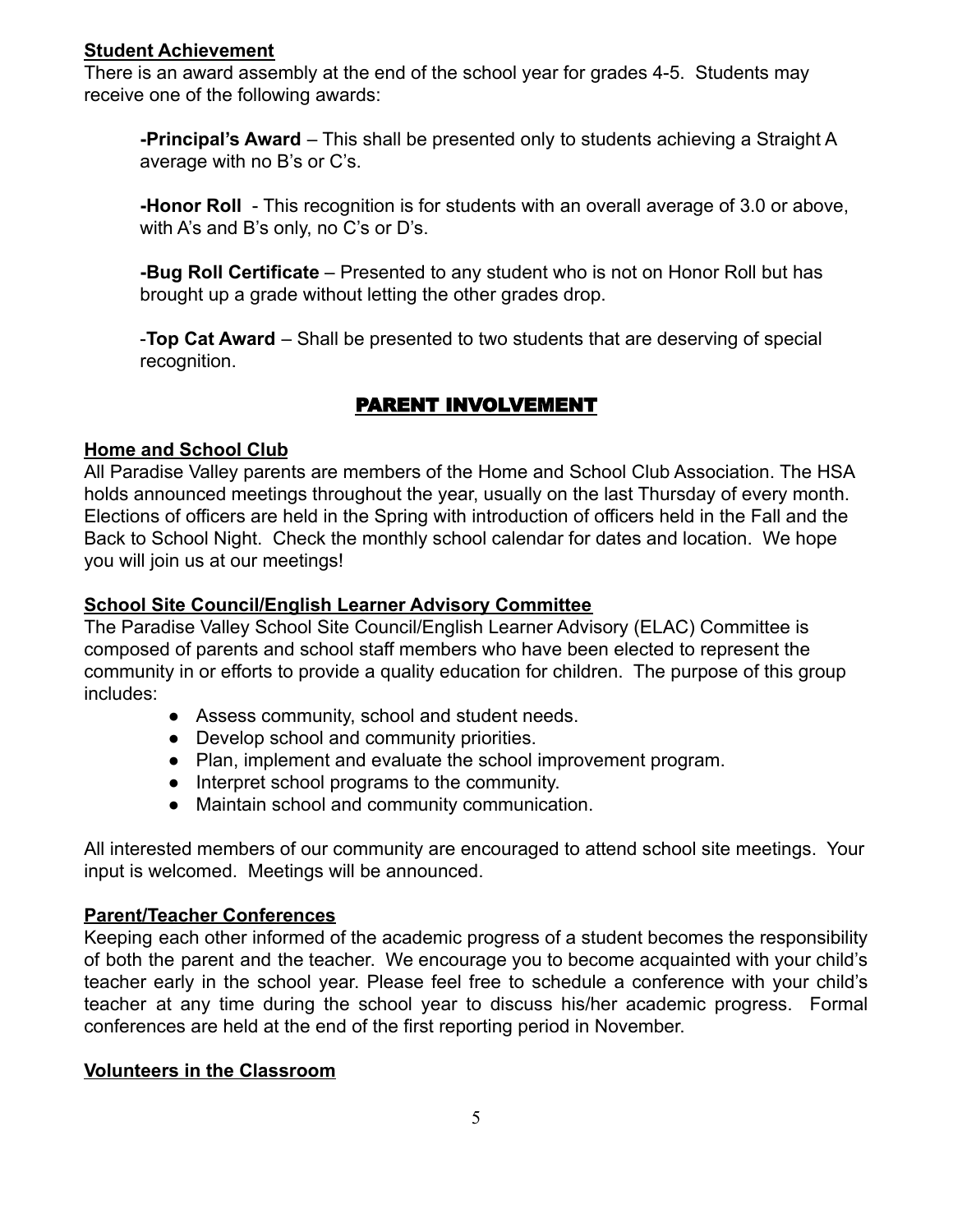Parents are encouraged to help our school in any way they can. Home and School Club Association coordinates volunteers for many school activities. Individual teachers may also enlist your help in the classroom for various projects. All volunteers must be fingerprinted through Morgan Hill Unified School District's Human Resource Department. Once fingerprinted, you may continue to volunteer through the years. All classroom volunteers must sign-in in the office and wear their volunteer badge when on school grounds. Please contact your child's teacher or the school front office for more details. *Siblings are not allowed in classrooms, workrooms or common rooms.*

#### **Classroom Visitations**

Parents are welcome to visit classrooms to observe instruction by appointment only. Call the school front office to make arrangements with individual teachers. *Parents must sign-in in the office and wear a visitor's badge when on campus for any reason.* Parents may not go directly to the classrooms during instructional time unless they are volunteering in the classroom and have signed-in in the office.

## GENERAL INFORMATION

## **Traffic Control**

## **Morning Drop Off**

Drive with caution in the pick-up/drop-off area at all times. Always pull your vehicle as far forward as possible to allow for a constant flow of traffic. Please follow the directions of our teachers and student safety patrol as they guide traffic through the drop off loop. **Drivers are not permitted to park in the drop off area and may not leave their car unattended.**

**School buses** will be arriving/departing by the street side curb, directly in front of the school. This area will be a bus loading/unloading zone ONLY.

#### **Afternoon pick up**

Students are to board vehicles *beyond* the crosswalk only. Drivers are not permitted to double-park in the drive-through. If you must park your car, please use street side parking. Parking in the drive-through and leaving your car is not permitted.

#### **Student Discipline**

Students are expected to follow school rules. The school administration will follow California Education Code in regards to suspensions and expulsions.

#### **Attendance/Absences**

We recognize that success in school is directly impacted by prompt and regular school attendance. Frequent absences and/or tardiness negatively influence student performance and achievement and are therefore matters of great concern.

California Education Code states that a minor child becomes truant after four or more unexcused absences. Unexcused absences may result in a referral to the School Attendance Review Board (SARB). *An excused absence is only allowed for student illness, student doctor/dentist appointments, and death in the immediate family or quarantine.* If a student is absent, the parent must send a note stating the reason or call the school at 408-201-6460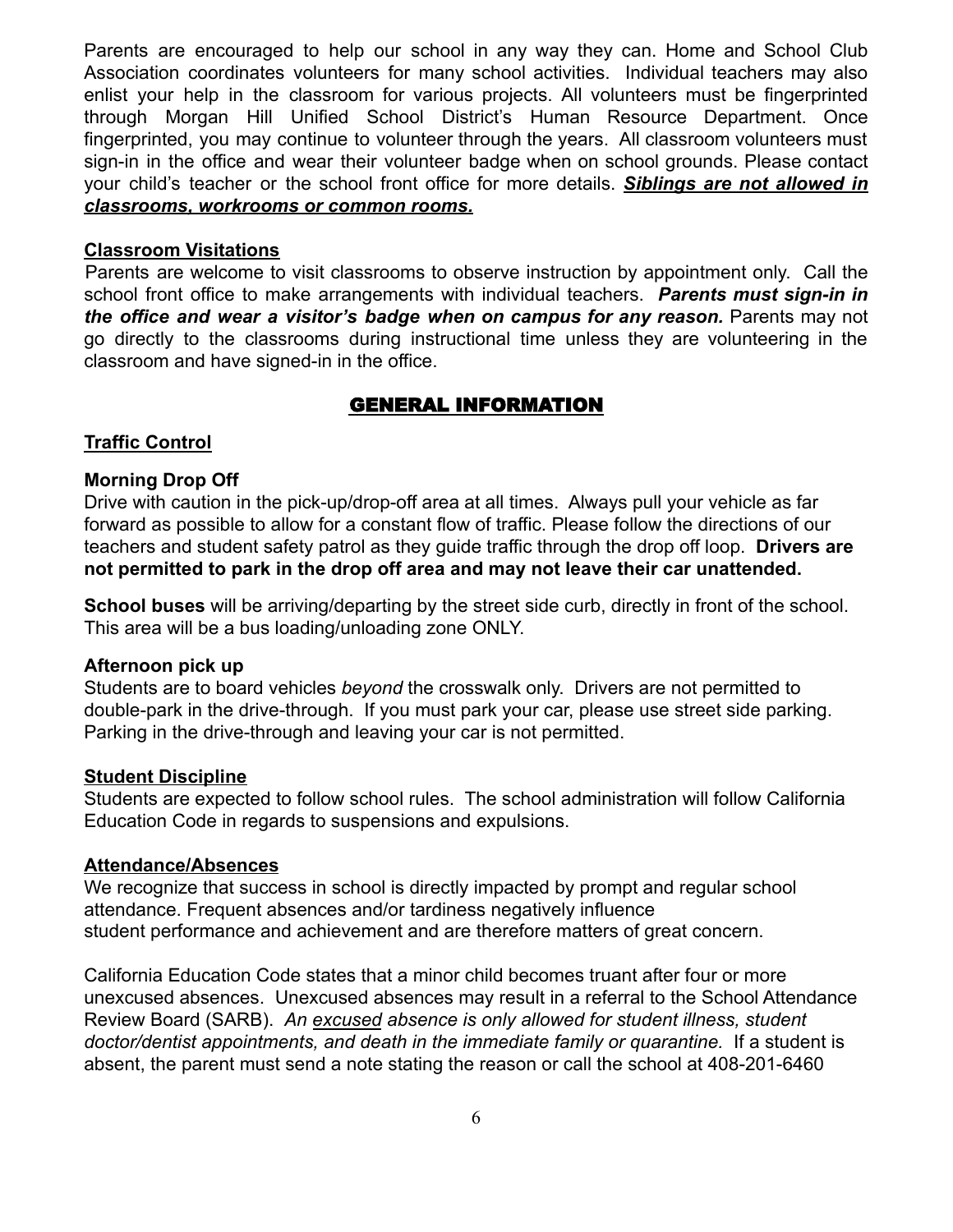within two days of the absence. If a child has a doctor/dentist appointment, please bring/send in a note from the doctor/dentist office verifying the absence.

Excessive absences and tardiness will be reported to the attendance supervisor of the school district. It is to your child's benefit to be at school consistently and on time. The teacher will mark a student tardy when he/she is not present in the classroom at the start of class/school day, **at 7:40 am**.

## **Unexcused Absences**

*Education Code* Section 48260 – Any pupil subject to full-time education who is absent from school without valid excuse for *three full days or tardy or absent in excess of 30-minutes* on each of three days in one school year is considered truant and shall be reported to the attendance supervisor of the school district.

## **Family Trips/Independent Study Contracts**

Although strongly discouraged, missing school for a family trip is sometimes unavoidable. These absences are considered Unexcused according to the California Education Code. Students missing school should contact his/her teacher, as soon as possible, to request make-up work. If your child is going to be gone for 5 days or longer, and is in good academic standing without truancy letters, then an Independent Study Contract may be requested. Parents must notify the office at least two weeks prior to leaving to request Independent Studies. If it is approved then the work will be put together for that time away from school. All work is to be completed, and submitted to the teacher upon return for credit.

## **Students on School Grounds**

Attendance is important. Students are to go straight to and from school. Students may not leave campus during the school day unless they are signed out by an adult who is on their emergency card. If a student is to be dismissed for an appointment, the student must be signed out in the office by an adult listed on the emergency card. Advance arrangements must be made and a written note submitted if a student is to ride a different bus or go elsewhere after school.

## **Tardies**

Students are considered tardy when they are not in their seats and ready for instruction at the start of class. Frequent tardiness will result in a letter to the parents. A continued pattern of tardies may result in a referral to SARB.

## **Illnesses**

As a reminder to parents, please do not send your child to school if he/she displays one or more of the following symptoms:

Earache, headache, runny nose and/or persistent cough, nausea , diarrhea anytime in the last 24 hours, fever (100 degrees or above) child should be free of fever for 24 hours before he/she returns to school, skin rash (unless diagnosed by a doctor as non-contagious), red/crusty and/or draining eyes, or sore throat. Parents please continue to check your child's hair for lice/nits twice weekly after they have been treated. DO NOT SEND A CHILD TO SCHOOL WHO HAS VOMITED DURING THE NIGHT.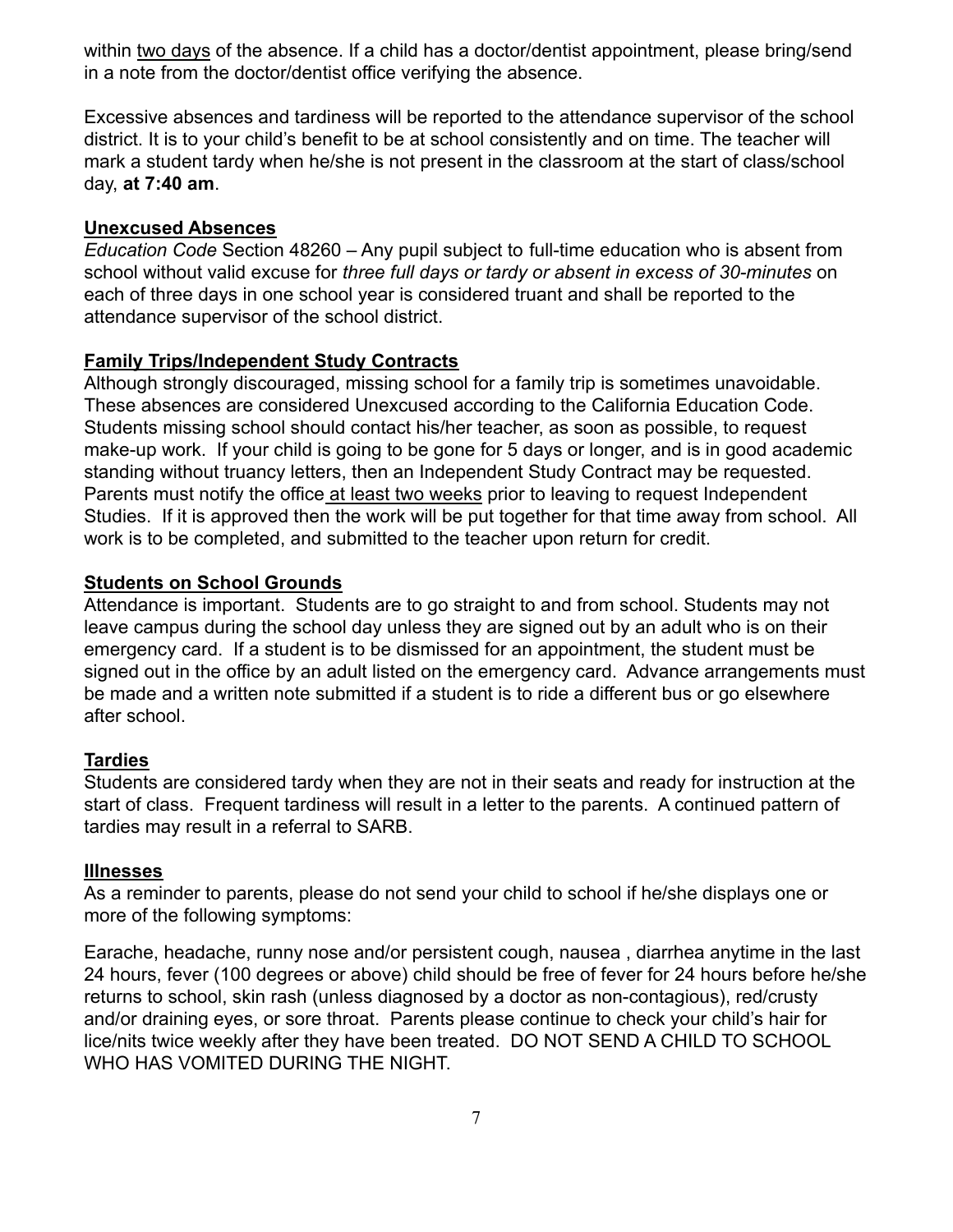Children who are ill at school do not have a productive educational day. Please allow your child to recover from an illness at home, *not at school*. Should your child become ill or injured during the school day, it is your responsibility to pick up your child in a timely manner. In case a parent is not able to pick up his/her child, it is important to have an available emergency contact to pick up and take your child home.

Is your emergency card up-to-date? Please call the school office to report any changes in addresses or telephone numbers. If you have moved or changed jobs, it is very important to let the office know.

#### **Release of Students**

If it is necessary for your child to be released during the school day, please come to the office first. The office staff will call the student's classroom and have him/her sent to the office. The parent/guardian must sign the student out. **Parents may not go directly to the classroom**. No child will be released to anyone other than those listed on the emergency card. If someone other than the parent/guardian is picking up the student, a note should be given to that person with the parent's permission to release the student ahead of time.

If you need to pick up your child after school, please follow the Pick Up procedures as detailed on page 7.

#### **Student Safety Patrol**

Paradise Valley Engineering Academy is assisted by a Student Safety Patrol team before and after school. Student volunteers are trained and supervised by their teachers. This important community service teaches responsibility and builds a sense of community. The purpose of Safety Patrol is not to control vehicle traffic, but to keep students safe. Please be courteous and follow the directions of the Safety Patrol by pulling all the way forward before unloading. In the afternoon, students will wait in the designated pick up spot, which is in the drive through beyond the crosswalk. **Never park in the drive through and leave your car**. Please observe the rules and take a moment to wish our student leaders a good day.

#### **Moving Out of School Procedures**

When a student is moving from Paradise Valley Engineering Academy, parents must notify the school office. The new school will request your child's records from us.

#### **Medications**

Please be aware the California Education Code 49423 states that:

"Any student who must take medication while at school must first bring a written order from their doctor and a written request from their parent for school personnel to help the child take his/her medication. A new order and permission must be obtained each year. No student is to keep medication on his person. Prescription medication should be sent in the prescription bottle and must be kept in the health office." If your child must take medication, forms can be picked up from the health office. We have a health clerk on campus five hours a day and a district nurse that is available as needed (on call).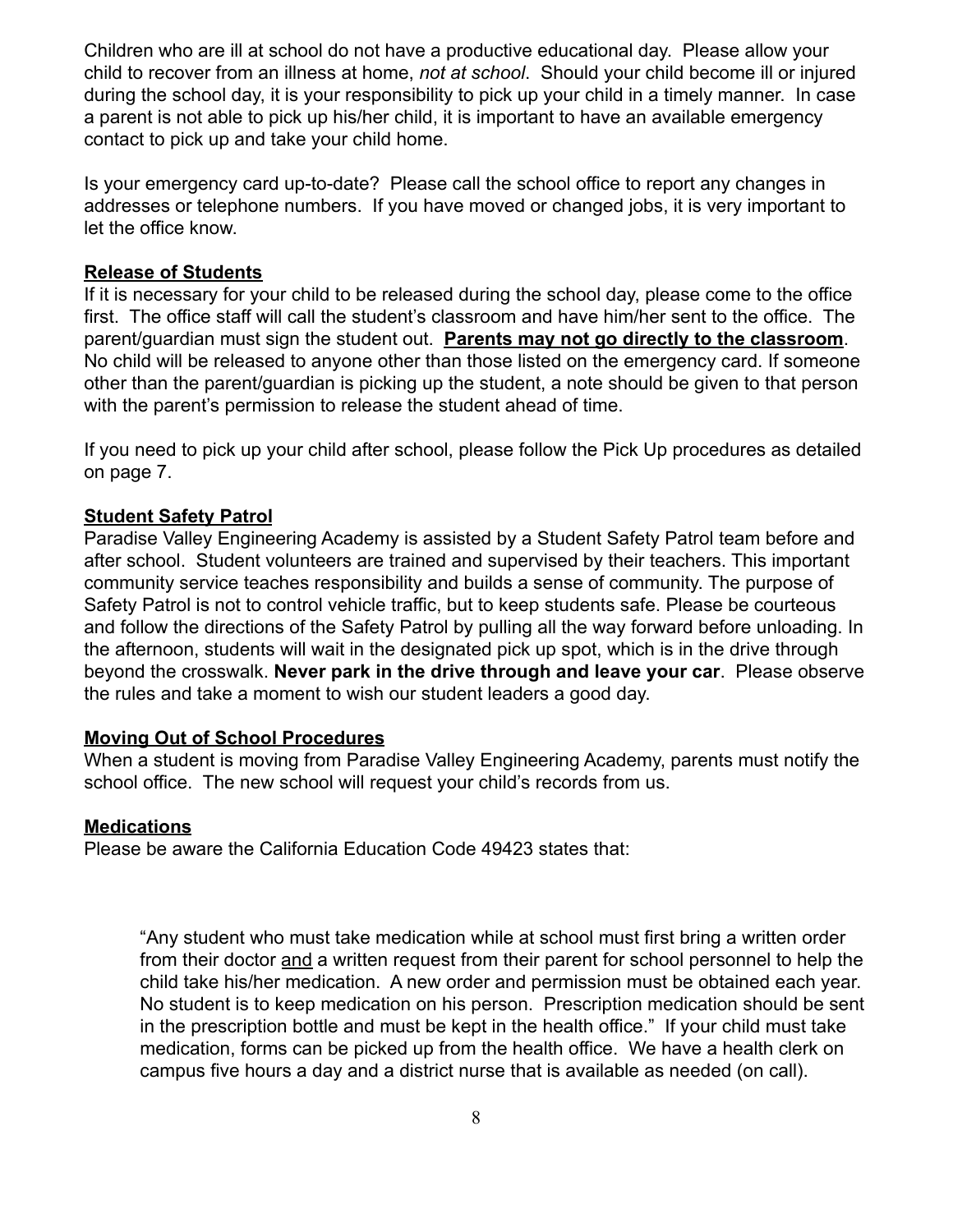## **Telephone Calls**

Classroom instruction will not be interrupted for personal phone messages to students or teachers. Students will NOT be allowed to use the telephone to request forgotten homework, get permission to go to a friend's home, etc. It is their responsibility to plan ahead for these things. (Phones are intended for emergency use only.)

## **Lost and Found**

Lost clothing and lunch boxes are kept in the cafeteria. All belongings should be clearly marked with student's first and last names. Every two-three weeks, lost items will be put along the school fence for a day so students may have the opportunity to recognize and take home their belongings. Unclaimed items will be donated to charity.

## **PVEA Library**

All Paradise Valley students are encouraged to use the library as often as possible and we hope you will encourage them also. In order for children to gain the most from their library experience and in order to keep replacement costs down, we are requesting that children abide by the following rules:

- 1. Keep books clean.
- 2. Do not mark or deface books.
- 3. Refrain from trading books with other children who have not checked them out.
- 4. Return books on time. All books must be returned before any can be checked out again.
- 5. Should students not return books within four weeks after their due date, the student will be charged with the value of the book(s). No final report card will be issued until these accounts are cleared.

## **Library Conduct**

- Any conversation should be kept at a low level.
- All children must be in the library for a specific purpose and under proper supervision.
- If a child is not following the rules, after several warnings, the code of conduct will be followed.

## **Library "Birthday Book Club" Program**

Books may be donated for special occasions (birthday, anniversaries, holidays) or just as a show of support for our library. Books may be donated by families to the school library on a student's birthday. Each donated book will be noted inside with the name of the donor and/or the person the book is honoring. All donations are fully tax deductible.

## **Homework Policy**

Homework may be assigned Mondays through Fridays. Time will vary by grade. It should be time during which the student is putting forth concentrated effort. Parents should provide a quiet place for their child to study each night. Parents should also review and help check homework for accuracy. Some teachers require that the agendas be signed each night after parents check homework. This assigned homework will be in addition to unfinished class work or work missed due to absence. Lexia and other online programs are available for use at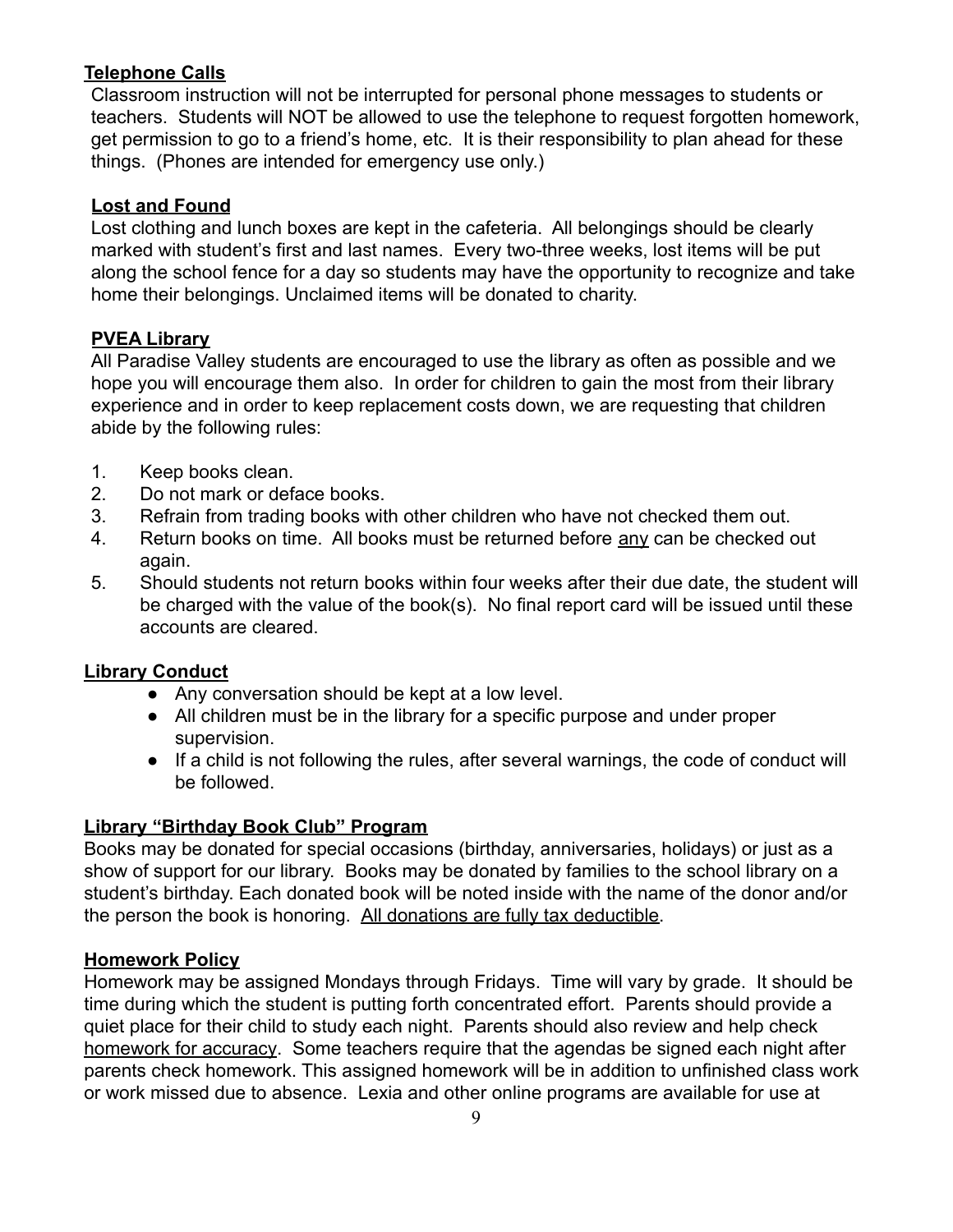home, as well as, at school.

## **Dress Code**

Students should be well groomed and dressed appropriately for school. Private areas including the stomach area should be covered at all times. Inappropriate or offensive logos or words will not be allowed. For safety reasons all shoes must be closed toed and safe for running in PE. Hats may be worn outside only and may not have any offensive language or logo. Stud earrings are the only earrings allowed due to safety concerns.

## **Report Cards**

Report cards are distributed three times a year. The first report period includes a parent teacher conference at which time the student's placement, progress goals and expectations are discussed. The second report is sent home with conferences scheduled for individual needs and by parent request. The final report is sent home with the student on the last day of the school year. Parents are encouraged to call and set up an appointment at any time during the year to discuss each student's progress.

## **Special Education**

The Individuals with Disabilities Education Act (IDEA) is a federal law that mandates a "free and appropriate public education" to children with disabilities. Morgan Hill Unified District follows the education code for special education to be in compliance with the IDEA. Students become eligible for special education services through a formalized process of evaluation. Anyone who suspects that a student is disabled may request an evaluation in writing. Requests will receive a response from the school site within 15 days. Usually a Student Study Team (SST) is asked to determine whether an assessment is necessary. If recommended, assessments will take place within 60 days of the initial request. If an assessment is not recommended, the Student Study Team will explain their reasoning in writing. Once the student has been assessed, an Individualized Education Program (IEP) meeting is held to determine a student's eligibility for services.

## **Non-Discrimination**

The Governing Board of the Morgan Hill Unified School District is committed to equal opportunity for all individuals in education. Morgan Hill Unified School District programs and activities do not discriminate on the basis of gender, gender identity, age, sex, race, color, religion, ancestry, national origin, ethnic group identification, marital or parental status, physical or mental disability, seical orientation or the perception of one or more of such characteristics. The Board shall promote programs, which ensure that discriminatory practices are eliminated in all district activities.

## **PUPIL SERVICES**

## **Resource Specialist Program (RSP)**

An individual prescriptive program is developed for each child that is certified as having learning disabilities.

## **Special Day Class (SDC)**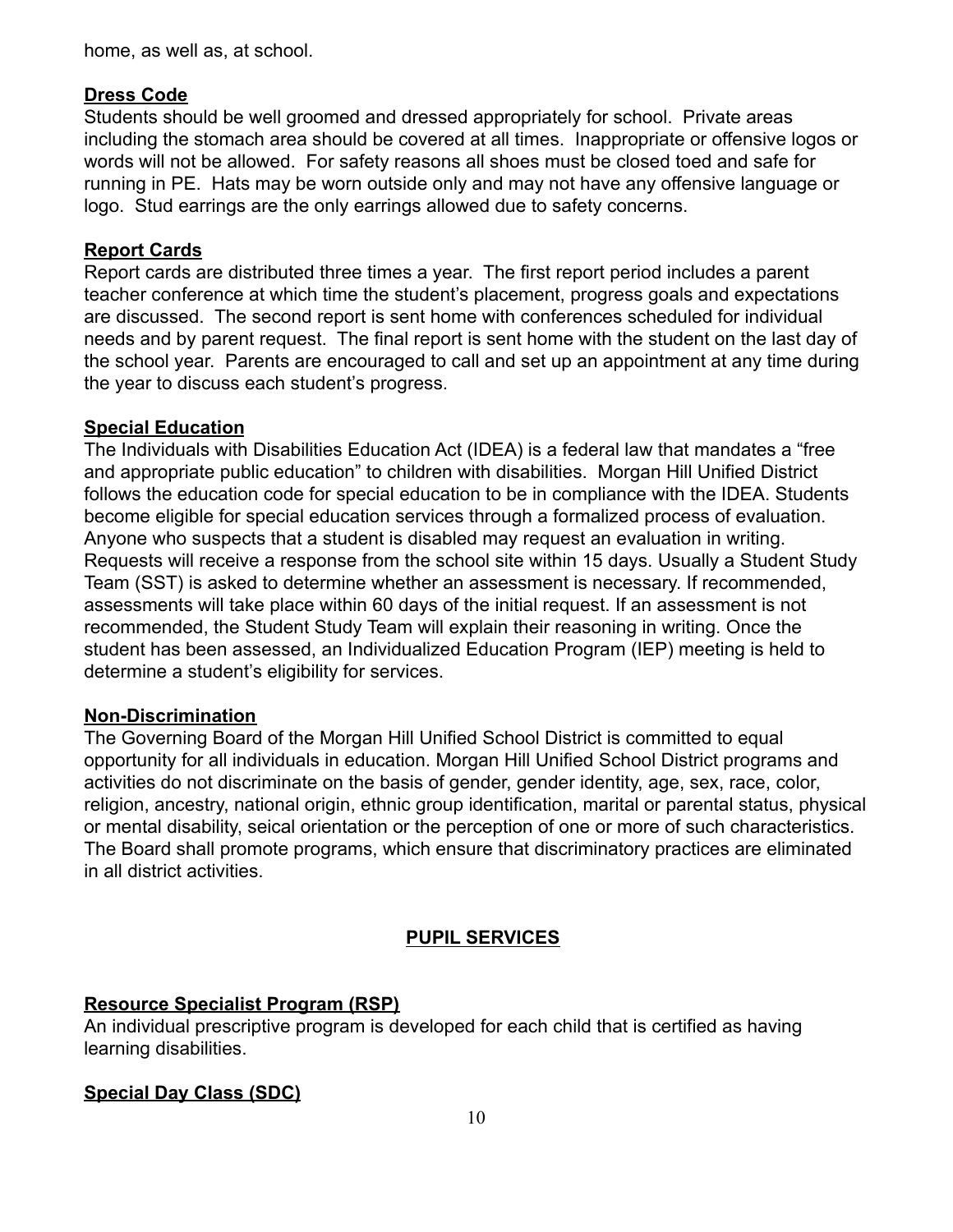An individual prescriptive program is developed for each child who is certified as having learning disabilities and in a full day classroom.

#### **Speech-Language Therapist**

A speech therapist identifies, assesses and offers instruction to children who have articulation or language disabilities as determined in the student's IEP.

#### **School Psychologist**

A psychologist provides testing and certifies children for special programs. They are also a support to all students on campus.

#### **English Language Development (ELD)**

The designated ELD Program is provided for students whose primary language is another language than English. This program is designed to assist these students in their English language acquisition.

#### **Health Services**

Some services are provided by health personnel. Vision and hearing screenings take place at selected grade levels. Growth and Development and a dental health program are provided.

#### **PARADISE VALLEY ENGINEERING ACADEMY STUDENT CODE OF CONDUCT**

We believe that school should be a place where children can experience success in a number of ways, where their efforts are recognized and where they can learn in an orderly, structured environment. In order to achieve these goals, we have developed a Student Code of Conduct.

The Paradise Valley Engineering Academy Student Code of Conduct has been created to ensure the learning, health and safety of each child. The staff believes that the behaviors and consequences listed in this handbook are sufficient to guide student's conduct.

The purpose of this code is:

- 1. To ensure that every child has the chance to learn and be safe on campus
- 2. To make sure the rules are clear and concise and that the consequences are understood by everyone.
- 3. To ensure school-wide consistency.
- 4. To teach and reinforce positive behavior and values

Living and modeling our school values of Respect, Integrity, Perseverance, and Kindness, will be recognized by positive activities, such as, but not limited to, Panther Pride tickets, awards, special activity time once a week and other recognitions of good behavior as appropriate.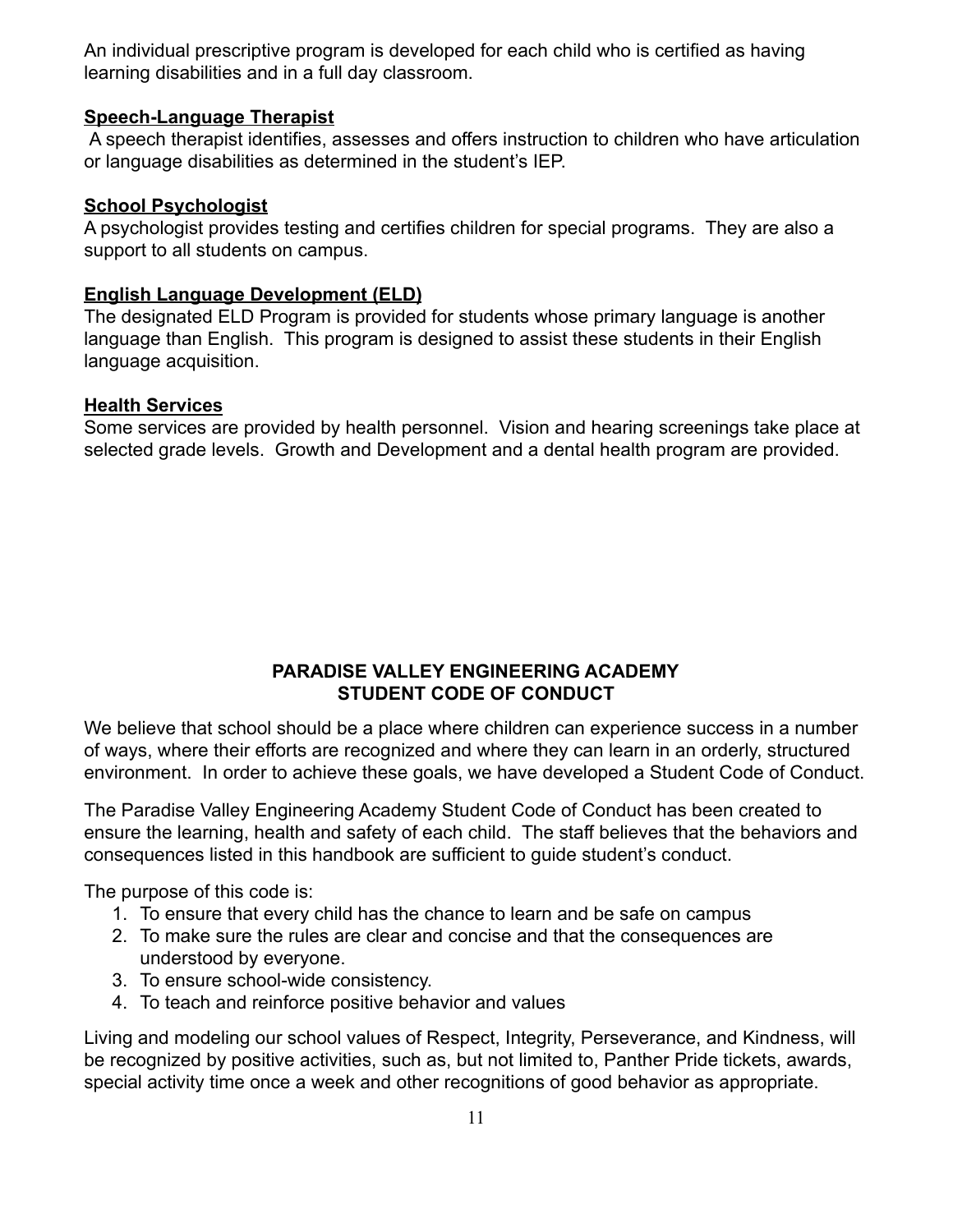Teaching students how to be respectful, persevere when challenged, showing kindness, and integrity is achieved through a strong parent-school partnership. School staff are trained in discipline techniques and will work with you in teaching your children appropriate behavior. However, the foundation begins at home. **Please review this Student Code of Conduct with your child and return the sign-off portion on the last page.**

## **Standards of Behavior**

Each teacher has determined a set of classroom rules and consequences, which enhance the learning environment.

It is the student's responsibility at the beginning of the school day, after each recess and after the lunch break to arrive in class on time and ready to work.

The rules and consequences are posted in each room and apply to all students in that room. Periodically, the teacher reviews the rules and consequences with the students. Rewards for positive behavior will also be discussed as incentives to students and to encourage "living in our values."

Any behavior that falls under the California Education code 48900 will be subject to disciplinary action.

Personal belongings are not to be brought to school unless permission from the staff has been given (e.g., toys, pets, cell phones, etc).

No gum is allowed at school.

## **Use of electronic devices on school grounds (cell phones)**

Cell phones and smart phone watches are to be turned off during the school day and only to be used when directed by staff or in an emergency.

## **Playground Rules**

- Students shall line up after the whistle is blown.
- Students must use equipment safely and appropriately.
- Students shall not throw objects that could injure others.
- Games are to be open to as many students as possible.
- Students are not to engage in rough play, which may cause injury (e.g., tackle football, rugby, play fight, elimination, and wrestling). Tagging games are not encouraged unless supervised by an adult staff member.
- Students are to ensure they put the equipment back on the cart at the end of recess.
- Parents are encouraged to provide students with appropriate shoes and playground attire.

## **Anti-Harassment Policy**

Everyone at Paradise Valley Engineering Academy has a right to feel respected and safe. Consequently, we want you to know about our policy to prevent sexual harassment, and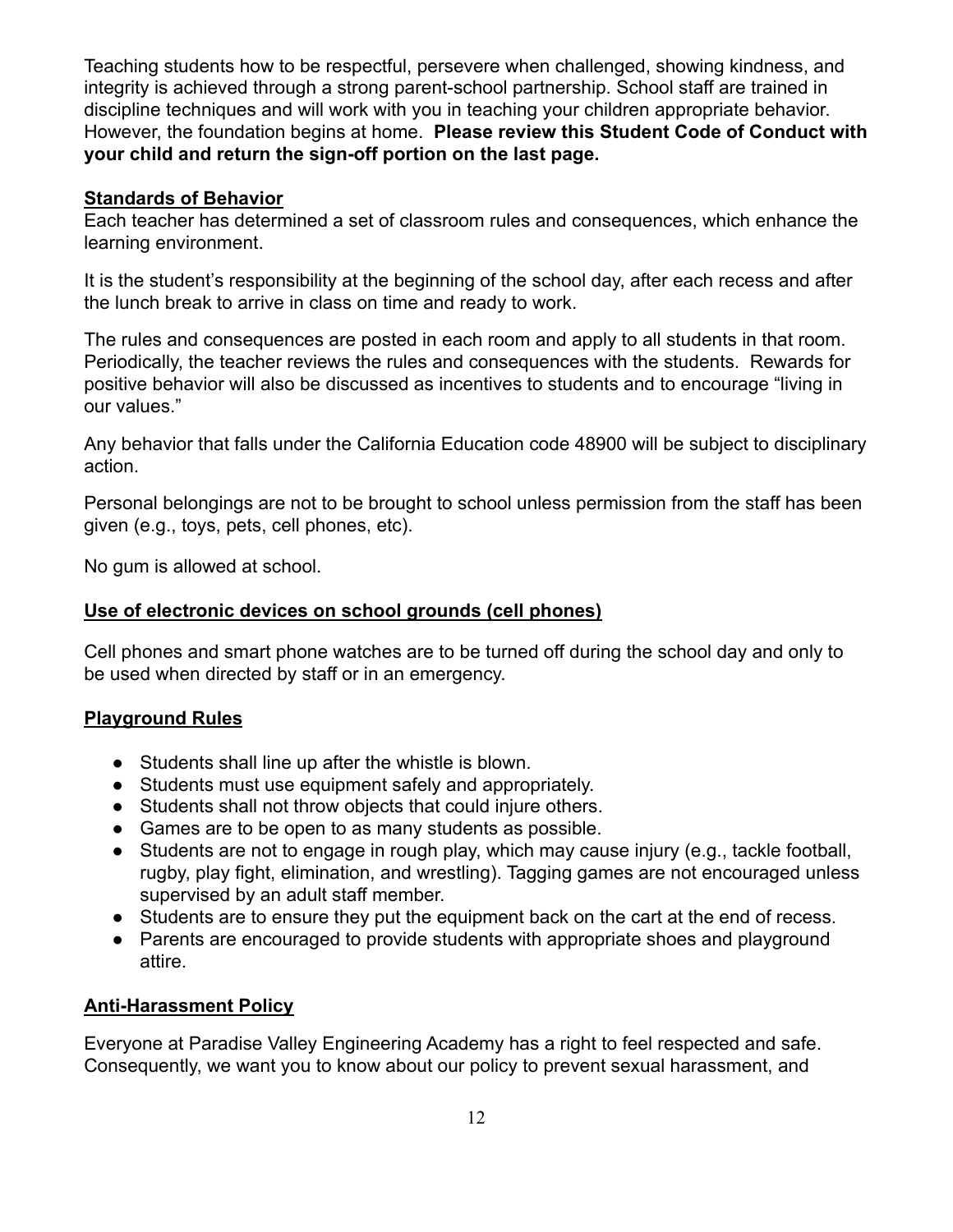harassment based on gender, race, national origin, ethnicity, religion, sexual orientation, or disability.

The Morgan Hill Unified School District is committed to maintaining a safe and supportive school environment in which all members of the school community are treated with dignity and respect. It is the policy of this District that harassment and discrimination based on sexual orientation and gender identity, including perceptions of a person's identity, appearance or behavior, is expressly prohibited. The Board considers harassment and discrimination based on sexual orientation and gender identity to be a major offense. The District shall investigate all complaints of discrimination and harassment, and take appropriate action against any student or employee who is found to have violated this policy.

Harassment of a student by another student in violation of this policy constitutes cause for disciplinary action. Students shall be advised that harassment and discrimination based on sexual orientation and gender identity are unacceptable conduct and will not be tolerated. Students shall be informed that they should contact the school principal or designee if they experience such harassment or discrimination.

A harasser may be a student or an adult. Harassment may include the following when related to gender race, national origin, ethnicity, religion, sexual orientation, or disability:

- Name calling, teasing, derogatory comments, slurs
- Remarks or rumors about an individual's sexual activities, sexual jokes, catcalls or whistles
- Leering, winking, sexual gestures, pinching, patting, intentional rubbing against another individual's body
- Graffiti, offensive or graphic posters or book covers
- Derogatory notes or cartoons
- Unwelcome touching of a person or clothing, grabbing fondling
- Violet acts or threats

If any words or actions make you feel uncomfortable or fearful, you need to tell a teacher, school staff member, principal or the District's Compliance Officer.

If you believe that you or someone else has been the victim of harassment, you should report the alleged acts to a teacher, staff member, principal or the District's Compliance Officer. The report may be verbal or written.

Your right to privacy will be respected as much as possible consistent with the District's legal obligations and the need to investigate harassment allegations and take remedial and corrective action.

We take seriously all reports of sexual harassment, and harassment based upon gender, race, national origin, ethnicity, religion, sexual orientation, or disability and will take all appropriate action to investigate such claims, to eliminate the harassment, and to discipline any persons found to have engaged in such conduct.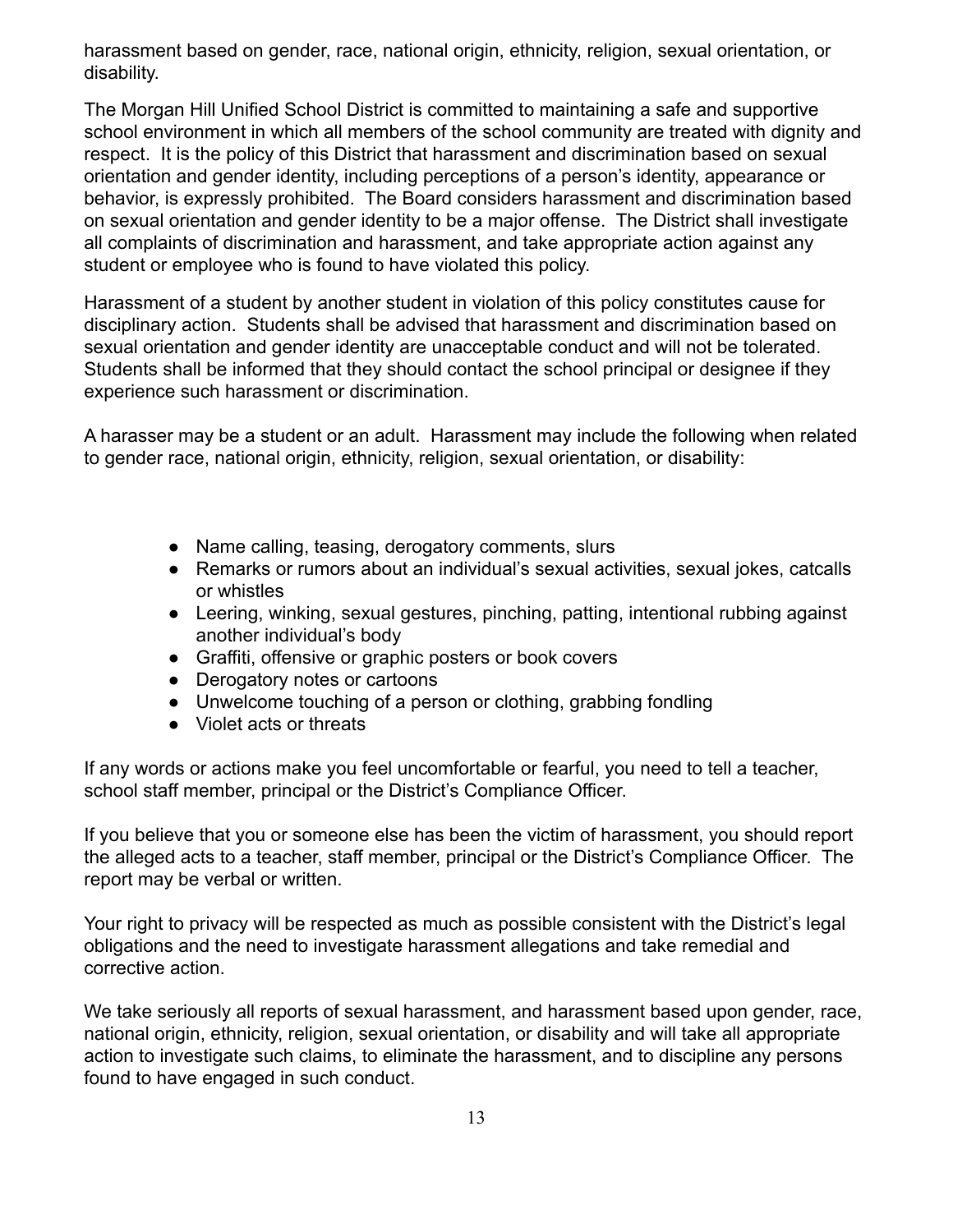The District will also take action if anyone tries to intimidate you or take action to harm you because you made such a report.

This is a summary of this District's policy against sexual harassment, and harassment based on gender, race, national origin, ethnicity, religion, sexual orientation, or disability. A complete copy of the policy is available at the School office upon request.

## **Cafeteria Rules**

Students are expected to behave courteously in the school cafeteria.

- Follow directions of adult supervisors.
- Refrain from making loud noises.
- Leave a clean table and floor.
- Walk and move in the lunchroom without distracting others.
- Be excused before leaving the table.
- Food is to be eaten. Do not throw or play with it.

#### **Lunches from Home**

All late lunches must be taken directly to the office. We have a lunch cart in the front office. Parents must label the lunch with the child's name and room number. Our office helpers will deliver it to your child before their lunchtime. Please do not take it to the classroom. Students may not meet their parent in the drive through to pick up lunches. Lunches brought from home may not be heated up in the cafeteria. Soda is not permitted at school. We encourage you to pack a healthy lunch for your child.

#### **Bicycle, Skateboard and Scooter Rules**

Bicycles must be locked up at the bicycle rack during school hours. The school is not responsible for damage or theft of any bicycle brought to school.

Bicycles must be walked when on the school grounds. Bicycle riders should obey traffic laws: **DO NOT RIDE DOUBLE**, use proper signals and ride on the right-hand side of the road in bike lanes and not on the sidewalks. Do not ride skateboards or scooters on campus.

## **Bus Rules**

Riding the bus is a privilege. Students should be made aware of this and reminded that misbehavior at the bus stop or on the bus may result in the loss of this privilege. We are concerned with the safety of the children being transported on buses. In order to promote safety on our busses, the following standards of conduct are necessary.

Children are to walk to the bus. Students are not to board the bus until the driver is there and ready for them.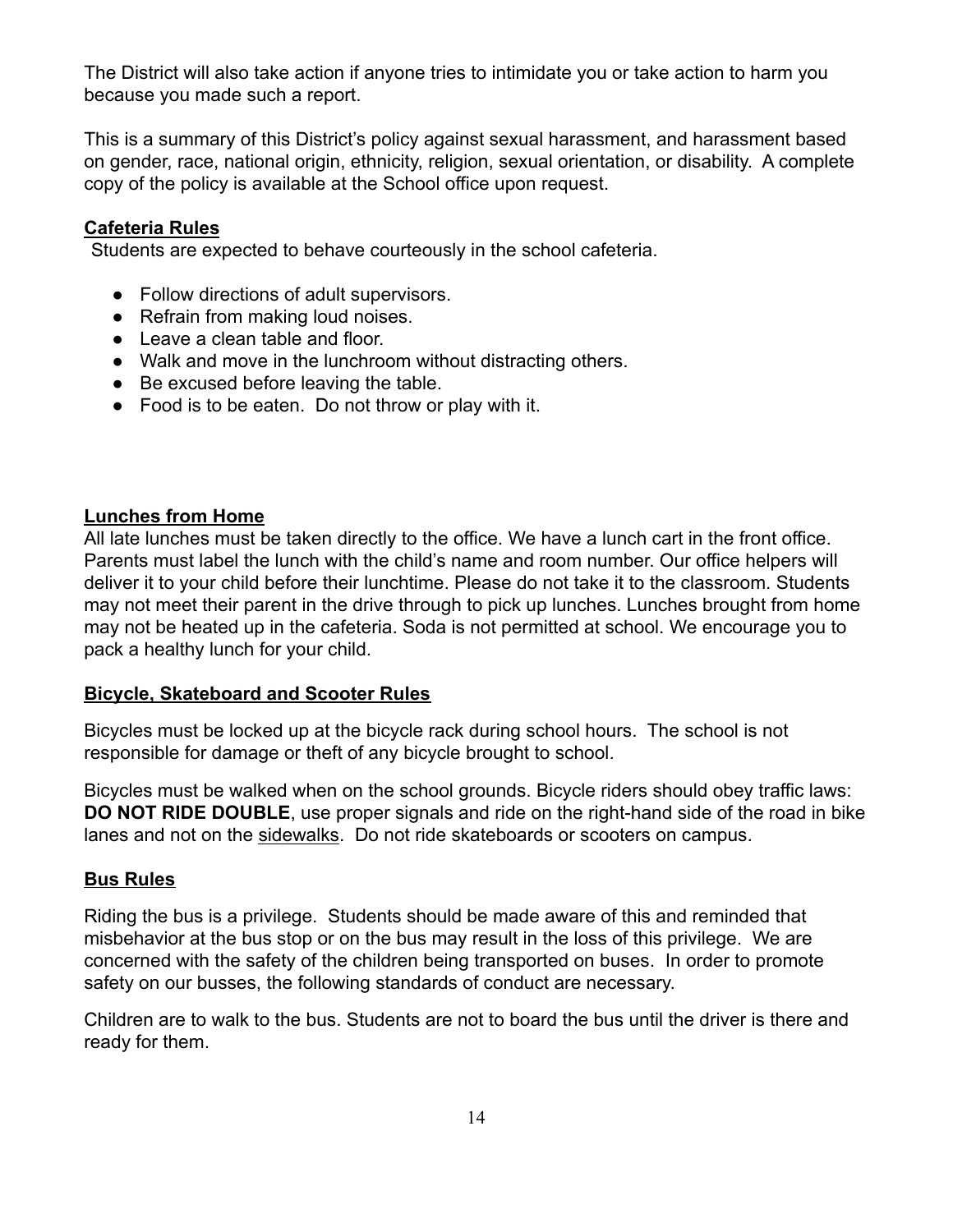All students shall remain seated while the bus is in motion, only being allowed to move when the bus is stopped with the permission of the bus driver. Students must face the front of the bus at all times while the bus is in motion.

Windows shall not be opened more than halfway or closed without permission from the bus driver. No portion of the student's body is allowed outside of the bus.

Nothing shall be thrown within the bus or out of the windows.

Students are not to eat or chew gum on the bus at anytime.

Students are not allowed to bring animals, jars, medication or anything that might create a danger on the bus.

Students shall conduct themselves in an orderly manner. Loud and boisterous behavior cannot be permitted.

Continued disorderly conduct or refusal to submit to the authority of the driver shall be sufficient reason for a student to be denied transportation on a school bus. Bus drivers have the responsibility to report misconduct to the principal. If a child is to take a different bus or accompany a bus riding child, a note from the child's parent/guardian must be sent to school with the child that morning.

## **Aeries Portals**

Aeries Portals for teachers, parents, and students is a website that connects parents to teachers with any device. The main aim of this portal is to increase communication between parents and teachers to help ensure student success. Parents and students can easily access critical information 24 hours a day, including real-time attendance, grades, test scores, and assignments. Through Aeries Portals parents can request automated emailed weekly progress reports to stay informed on student progress. Aeries Portals also helps parents and students stay up-to-date with school events and assignments with the portal calendar.

This Website provides a single, secure sign-in for parents or guardians with multiple students regardless of the school enrolled at MHUSD. Multi-lingual support (English, Spanish, Vietnamese, Chinese, Korean and Arabic) is also available. Both parents and students can access Aeries Portals by going to: <https://morganhillusd.asp.aeries.net/student>.

#### **Mobile Device**

Students and parents have immediate access to Aeries Portal real-time student information using their preferred mobile device. Quickly access assignments, grades and attendance with simple one touch navigation.

## **Username & Password**

Each student has his/her own username and password. Elementary students may obtain their username and password from their classroom teacher. Each parent or guardian also have their own username and password which is emailed to parents on the email I.D. they provide when they register their child or the one mentioned on the student emergency card.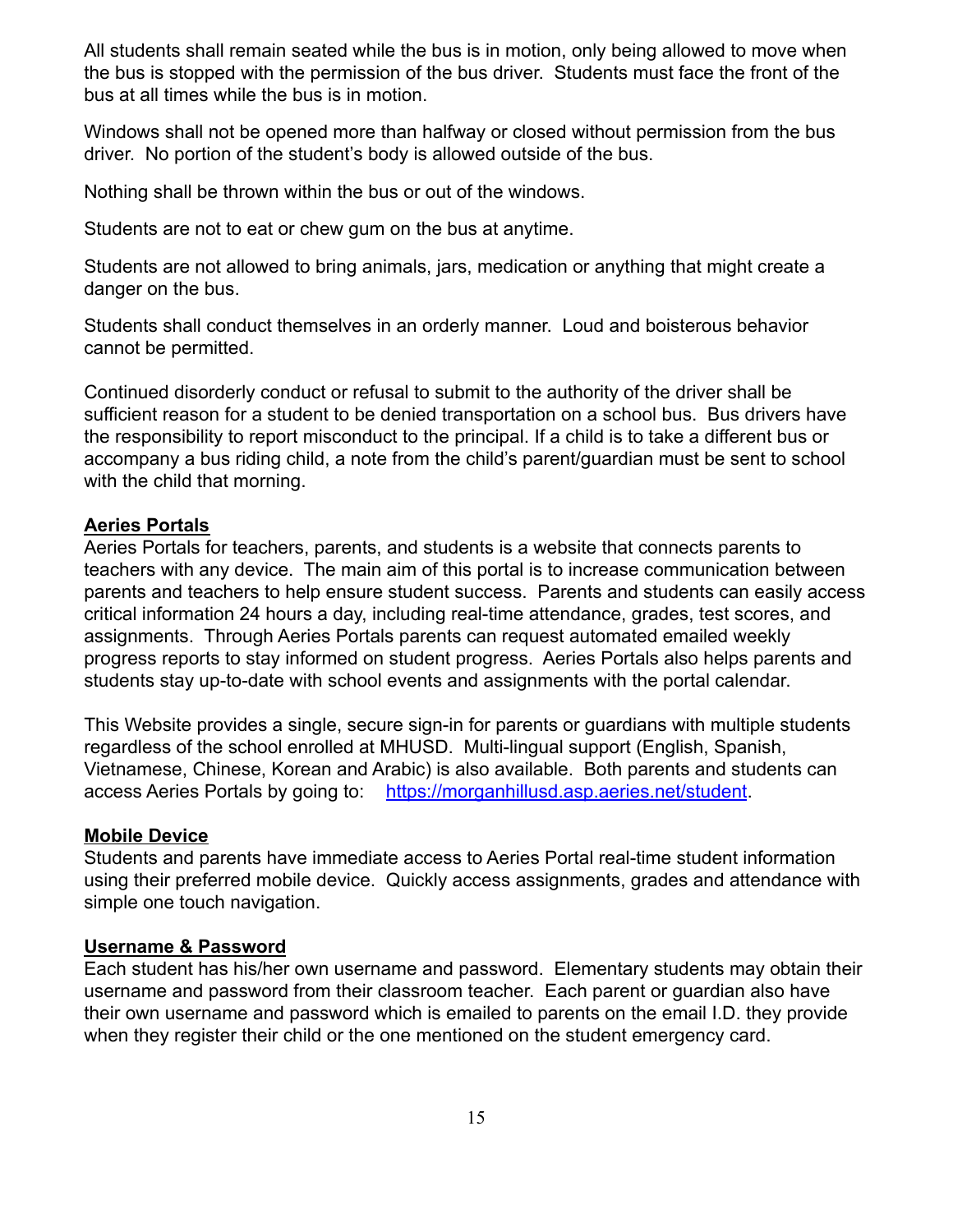## **GLOSSARY OF TERMS**

| APE.                                            | <b>Adaptive Physical Education</b>                 |  |
|-------------------------------------------------|----------------------------------------------------|--|
| <b>ELAC English Language Advisory Committee</b> |                                                    |  |
| ELD                                             | <b>English Language Development</b>                |  |
| FEP                                             | <b>Fluent English Proficiency</b>                  |  |
| <b>GATE</b>                                     | <b>Gifted and Talented Education</b>               |  |
| <b>IEP</b>                                      | Individual Educational Plan                        |  |
| LEP                                             | <b>Limited English Proficiency</b>                 |  |
| <b>SARB School Attendance Review Board</b>      |                                                    |  |
| <b>SST</b>                                      | <b>School Study Team</b>                           |  |
| <b>SSC</b>                                      | <b>School Site Council</b>                         |  |
| <b>SDC</b>                                      | <b>Special Day Class</b>                           |  |
| <b>PBIS</b>                                     | <b>Positive Behavior Interventions and Support</b> |  |

## **PARADISE VALLEY ENGINEERING ACADEMY**